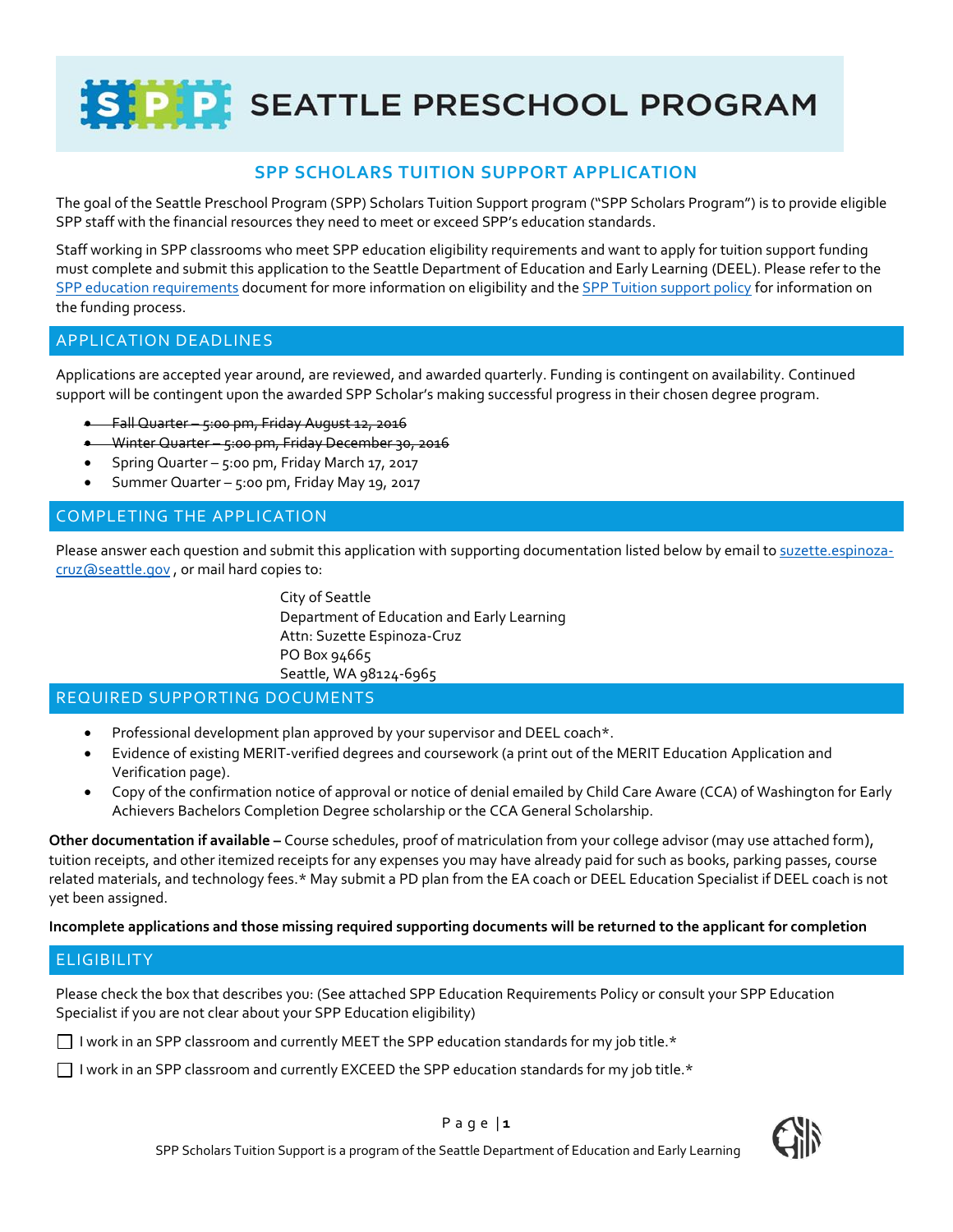\***Please Note**: If you currently MEET or EXCEED the SPP education requirements, you may not have priority access to tuition support through the SPP Scholars Program. However, please continue to fill out this application as you may be eligible for support through an alternate SPP-DEEL fund.

 $\Box$  I work in an SPP classroom and currently DO NOT MEET the SPP education standards for my current job title, and:

I plan to pursue an Associate's Degree in Early Childhood Education (for Assistant Teachers)

I plan to pursue a Bachelor's Degree in Early Childhood Education (for Lead Teachers)

 I plan to pursue a different degree pathway or coursework in Early Childhood Education, Educational Leadership or Business Management (for Directors and Program Supervisors)

 $\Box$  I currently MEET the SPP education requirements for my job title, and:

I plan to pursue a Bachelor's Degree in Early Childhood Education (for Assistant Teachers)

 I plan to pursue a Washington State Teaching Certification in Elementary Education with endorsement in Early Childhood Education, P-3 Early Childhood Education or P-3 Early Childhood Special Education (for Lead Teachers, Directors, and Program Supervisors)

 I plan to pursue a different degree pathway or coursework in Early Childhood Education, Educational Leadership or Business Management (for Directors and Program Supervisors)

### APPLICANT INFORMATION

|       | Do you have access to a computer? $\Box$ Yes $\Box$ No |        | You will receive program information and documents by email.<br>Are you comfortable using email and the internet? $\Box$ Yes $\Box$ No |        |                                                             |                      |                           |  |
|-------|--------------------------------------------------------|--------|----------------------------------------------------------------------------------------------------------------------------------------|--------|-------------------------------------------------------------|----------------------|---------------------------|--|
| Race: |                                                        |        | (Optional) Race / Ethnicity: Please let us know how you identified yourself in MERIT:                                                  |        |                                                             |                      |                           |  |
| П     | Asian/Asian<br>American                                | $\Box$ | Hawaii Native /Other<br>Pacific Islander/                                                                                              | $\Box$ | White/European<br>American                                  | Ethnicity:<br>$\Box$ | Hispanic/Latino(a)        |  |
| П     | Black/African<br>American                              | $\Box$ | Native American/<br>Alaska Native                                                                                                      | П      | Other<br><u> 1980 - Andrea Andrewski, politik politik (</u> | П                    | Not<br>Hispanic/Latino(a) |  |
|       |                                                        |        |                                                                                                                                        |        |                                                             |                      |                           |  |
|       |                                                        |        |                                                                                                                                        |        |                                                             |                      |                           |  |
|       |                                                        |        | Are you a Washington State resident? (Have you lived in Washington State for 12 consecutive months?)                                   |        |                                                             |                      |                           |  |

□ YES □ NO

**Please Note:** Tuition support may not be enough to cover the full cost of tuition and fees, especially if the SPP Scholar is a nonresident or has not been a resident of Washington State for more than a year. Please follow up with your college to verify your residency status and how it impacts your tuition.

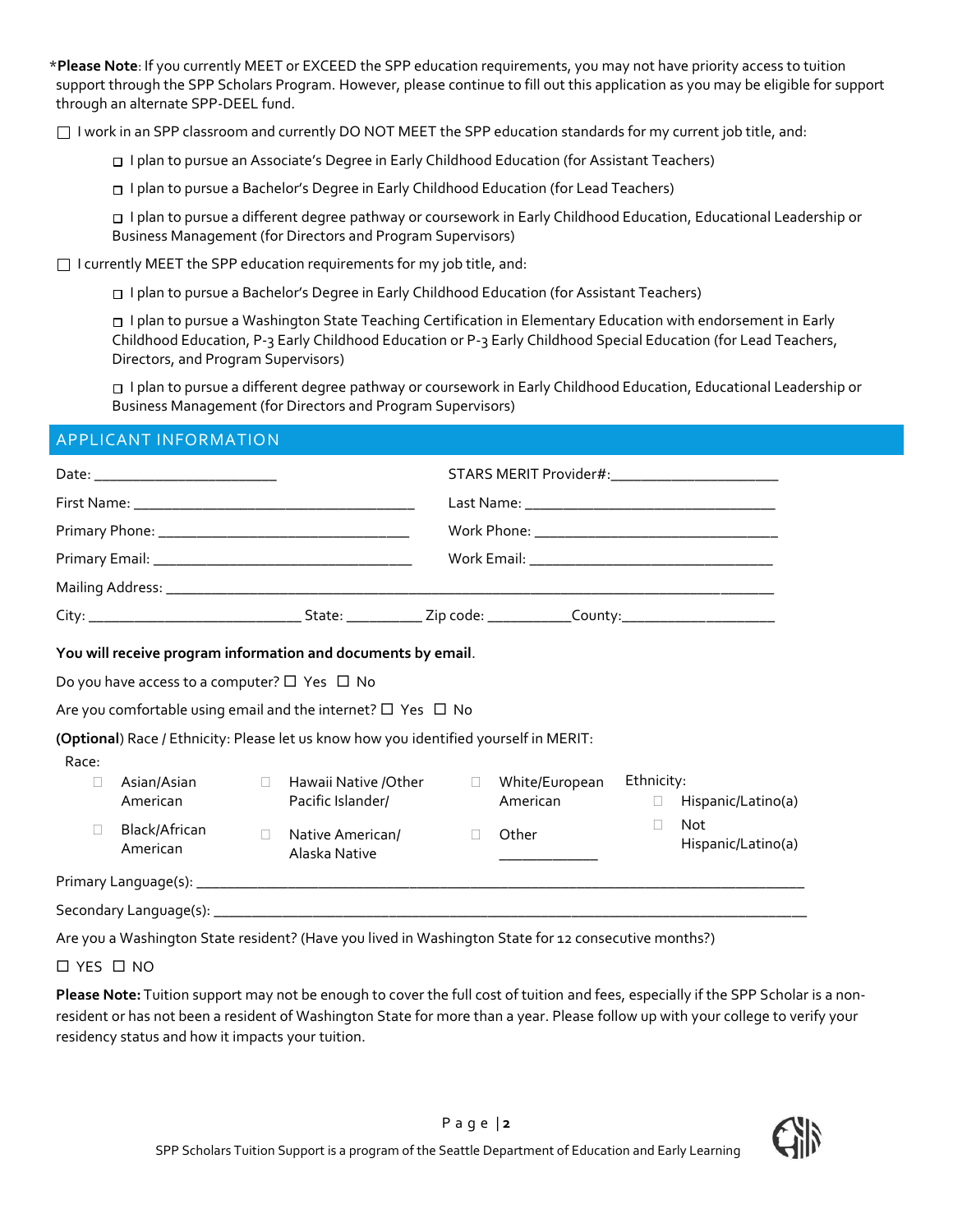### EMPLOYMENT INFORMATION

Agency / Site Name (example: ABC Agency @ XYZ Elementary School):

Start date of employment at current child care facility: (month / year): \_\_\_\_\_\_\_\_

Current job title:

Lead Teacher Assistant Teacher Director Program Supervisor Other: \_\_\_\_\_\_\_\_\_\_\_\_\_\_\_\_\_\_\_\_\_\_\_\_\_

## EDUCATION INFORMATION

Which college are you currently attending, or do you plan to attend? (If known)

| During which academic year will you enroll? (select one) | Which quarter will you start? (select one) |                     |                          |                  |                  |                  |
|----------------------------------------------------------|--------------------------------------------|---------------------|--------------------------|------------------|------------------|------------------|
| $\square$ 2016-2017                                      | $\square$ 2018–2019                        | $\square$ 2019–2020 | $\mathsf{I} \ \Box$ Fall | $\square$ Winter | $\square$ Spring | $\square$ Summer |

\_\_\_\_\_\_\_\_\_\_\_\_\_\_\_\_\_\_\_\_\_\_\_\_\_\_\_\_\_\_\_\_\_\_\_\_\_\_\_\_\_\_\_\_\_\_\_\_\_\_\_\_\_\_\_\_\_\_\_\_\_\_\_\_\_\_\_\_\_\_\_\_\_\_\_\_\_\_\_\_\_\_\_\_\_\_\_\_\_\_\_\_\_\_\_\_\_\_\_\_\_\_\_

Which Early Childhood Education (ECE) program are you currently pursuing or interested in pursuing? (Check a box below)

| $\Box$ Associate's Degree in ECE | $\Box$ State Teaching Certificate in Elementary Education |
|----------------------------------|-----------------------------------------------------------|
| $\Box$ Bachelor's Degree in ECE  | $\Box$ Endorsement in Early Childhood Special Education   |
| $\Box$ Other:                    | $\Box$ Endorsement in Early Childhood P-3 Education       |

Are you currently receiving other scholarships, grants, loans and/or financial aid?\*  $\Box$  Yes  $\Box$  No

If so, please list\_

**\*Please Note:** The SSP Scholars Tuition Support program is the "payer of last resort" and provides tuition support after any other education grants or scholarships are applied. SPP Scholars are not expected to take loans to cover costs unless the college program they select exceeds the SPP Scholars Program \$10,000 per year funding limit.

**\_\_\_\_\_\_\_\_\_\_\_\_\_\_\_\_\_\_\_\_\_\_\_\_\_\_\_\_\_\_\_\_\_\_\_\_\_\_\_\_\_\_\_\_\_\_\_\_\_\_\_\_\_\_\_\_\_\_\_\_\_\_\_\_\_\_\_\_\_\_\_\_\_\_\_\_\_\_\_\_\_\_\_\_\_\_\_\_\_\_\_\_\_\_\_\_\_\_\_\_\_\_\_**

### APPLICANT SATEMENT AND SIGNATURE

I, \_\_\_\_\_\_\_\_\_\_\_\_\_\_\_\_\_\_\_\_\_\_\_\_\_\_\_\_\_\_\_\_\_\_\_ (name), certify that the information that I have provided on my application is true and accurate. I have included all of the information required to submit this application. Based on this information, I am applying for SPP Scholars Tuition Support from the Seattle Department of Education and Early Learning (DEEL).

Further, in the event that I am awarded funding, I agree to maintain all eligibility requirements listed in DEEL's SPP Scholars Tuition Support Program Policy. I understand that my personal and education information will be handled in accordance with federal and state law and hereby give consent to DEEL to share information on this application with DEEL staff, the administration of my selected college or university, and research firms contracted with DEEL to evaluate SPP. I understand that the SPP Scholars Tuition Support program will not discriminate based on any of the information I provide on this application.

\_\_\_\_\_\_\_\_\_\_\_\_\_\_\_\_\_\_\_\_\_\_\_\_\_\_\_\_\_\_\_\_\_\_\_\_\_\_\_\_\_\_\_\_\_\_\_\_\_\_\_\_\_\_\_\_\_\_\_\_\_\_\_\_\_\_\_ \_\_\_\_\_\_\_\_\_\_\_\_\_\_\_\_\_\_\_\_\_\_\_\_\_\_

Applicant's Signature **Date of Applicant's Signature**  $\blacksquare$ 

SPP Scholars Tuition Support is a program of the Seattle Department of Education and Early Learning